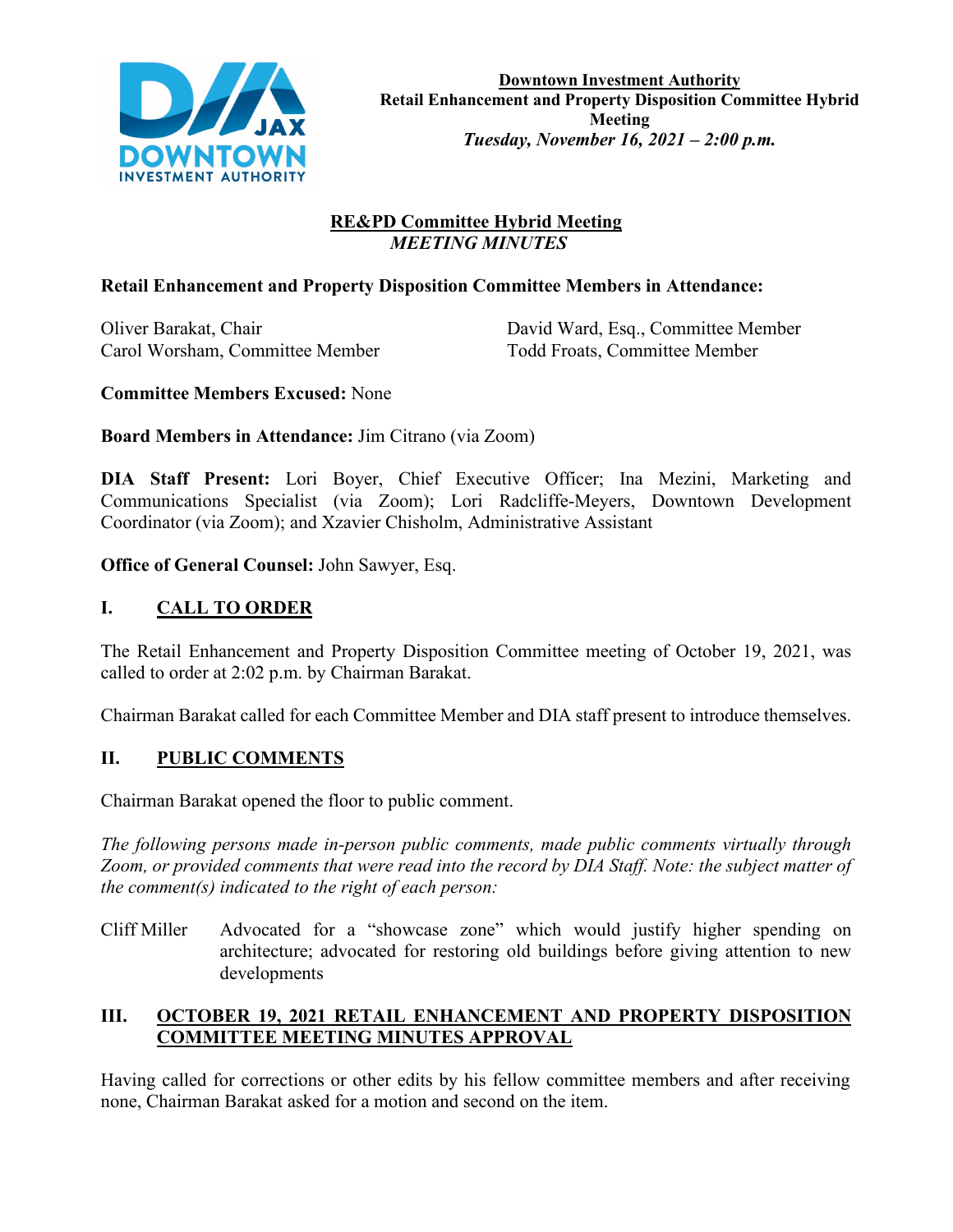Downtown Investment Authority Retail Enhancement and Property Disposition Committee Meeting, November 16, 2021 Page 2 of 6

**Motion:** Committee Member Froats moved to approve the minutes as presented

**Seconded:** Committee Member Worsham seconded the motion

**Vote: Aye: 4 Nay: 0 Abstain: 0**

**THE MOTION PASSED UNANIMOUSLY 4-0-0.**

#### **IV. RESOLUTION 2021-11-05: FORD ON BAY COURTHOUSE DISPOSITION**

**A RESOLUTION OF THE DOWNTOWN INVESTMENT AUTHORITY ("DIA") APPROVING THE FRAMEWORK FOR THE TERMS AND CONDITIONS, SCORING CRITERA AND TIMELINE TO BE INCLUDED IN A NOTICE OF DISPOSITION OF THAT CERTAIN CITY-OWNED PROPERTY COMMONLY REFERRED TO AS THE FORMER COURTHOUSE PROPERTY; AUTHORIZING THE ISSUANCE OF A NOTICE OF DISPOSTION IN ACCORDANCE WITH THE TERMS ESTABLISHED HEREIN; INSTRUCTING ITS CHIEF EXECUTIVE OFFICER ("CEO") TO TAKE ALL NECESSARY ACTION TO EFFECTUATE THE PURPOSES OF THIS RESOLUTION; FINDING THAT THIS RESOLUTION FURTHERS THE BUSINESS INVESTMENT AND DEVELOPMENT ("BID") PLAN, INCLUDING THE COMMUNITY REDEVELOPMENT AREA PLAN; AND PROVIDING FOR AN EFFECTIVE DATE.**

CEO Boyer provided an overview of the resolution, stating that it would authorize the issuance of a Notice of Disposition for the Ford on Bay courthouse site, approving the framework for the terms and conditions, scoring criteria and timeline. **Changes to Exhibit 1:** 1) Issue Notice Date changed to November  $19<sup>th</sup>$ ; and 2) Bid Due Date changed to December  $22<sup>nd</sup>$ 

Joseph Ayers, with CBRE, commented that they have not received any major feedback that would suggest changing the requirements. Adding that, there are developers who are not interested due to the public process while there are others – some of whom are highly regarded – that have shown significant interest.

The committee expressed unanimous support for the resolution.

Chairman Barakat called for a vote.

**Motion**: Committee Member Ward moved to approve Resolution 2021-11-05 as presented

**Seconded:** Committee Member Froats seconded the motion

**Vote: Aye: 4 Nay: 0 Abstain: 0**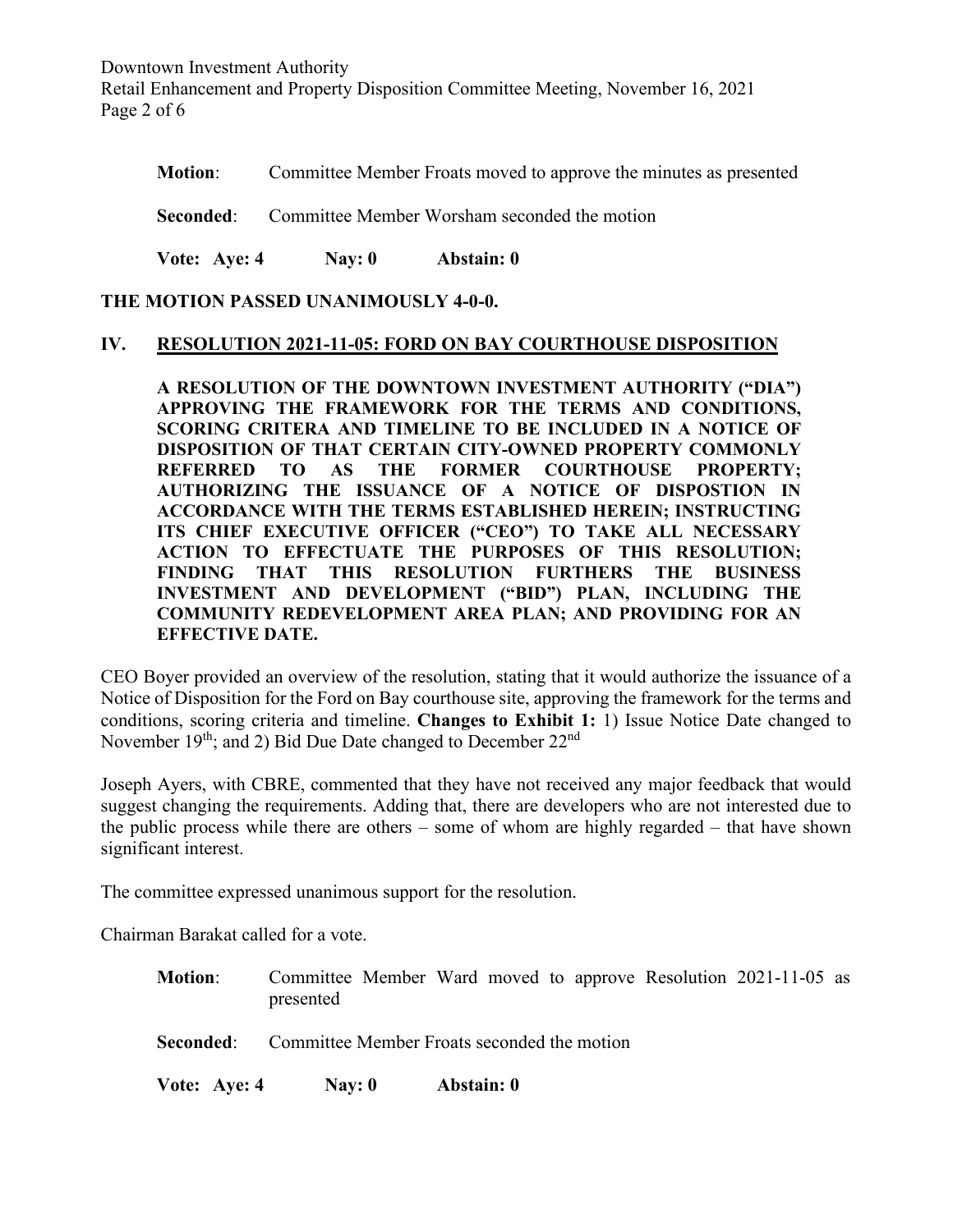Downtown Investment Authority Retail Enhancement and Property Disposition Committee Meeting, November 16, 2021 Page 3 of 6

### **THE MOTION PASSED UNANIMOUSLY 4-0-0.**

### **V. RESOLUTION 2021-11-01: MOSH DISPOSITION**

**A RESOLUTION OF THE DOWNTOWN INVESTMENT AUTHORITY ("DIA") INSTRUCTING ITS CHIEF EXECUTIVE OFFICER ("CEO") TO ISSUE A 30- DAY NOTICE OF DISPOSITION IN ACCORDANCE WITH THE NEGOTIATED DISPOSTION PROCEDURE ADOPTED BY DIA; AUTHORIZING THE PUBLICATION OF A NOTICE OF DISPOSITION FOR THE GROUND LEASE OF A 2.5 ACRE PARCEL (THE "MUSEUM PARCEL") OF CITY-OWNED REAL PROPERTY LOCATED WITHIN THE BOUNDARY OF THE PARCEL DEPICTED ON EXHIBIT A ATTACHED HERETO (THE "PROPERTY") AND COMPRISING A PORTION THE LAND GENERALLY KNOWN AS SHIPYARDS EAST LOCATED BETWEEN GATOR BOWL BOULEVARD AND THE ST. JOHNS RIVER, AND IDENTIFIED BY DUVAL COUNTY TAX PARCEL NUMBER RE#130571-000, ("THE PROPERTY"); EXPRESSING THE INTENTION, ABSENT HIGHER RESPONSIVE OFFERS, TO DISPOSE OF SAID PROPERTY SUBSTANTIALLY IN ACCORDANCE WITH THE NEGOTIATED TERMS ATTACHED HERETO AS EXHIBIT B TO THE MUSEUM OF SCIENCE AND HISTORY ("MOSH") (THE "DEVELOPER") SUBJECT TO BOARD APPROVAL AT THE NEXT REGULARLY SCHEDULED MEETING FOLLOWING EXPIRATION OF THE THIRTY DAY NOTICE PERIOD; ESTABLISHING THE TERMS OF THE PUBLISHED NOTICE OF DISPOSITION; FINDING THAT THIS RESOLUTION FURTHERS THE BUSINESS INVESTMENT AND DEVELOPMENT ("BID") PLAN, INCLUDING THE COMMUNITY REDEVELOPMENT AREA PLAN; AUTHORIZING THE CEO OF THE DIA TO TAKE ALL ACTION NECESSARY TO EFFECTUATE THE PURPOSES OF THIS RESOLUTION; PROVIDING FOR AN EFFECTIVE DATE.**

CEO Boyer provided an overview of the resolution, stating that it authorizes the issuance of a Notice of Disposition for a portion of Lot X within the Shipyards. The NOD terms contemplate a civic attraction, museum, or entertainment venue for the site. MOSH is requesting exclusive use of 2.5 acres pursuant to a long-term ground lease, along with the right to host events and program on an additional 1.5 acres and the authority to design the entire 6.86-acre site. The minimum capital investment in the museum will be not less than \$70M, a portion of which may be City funds.

Chairman Barakat called for Committee Member comments, and in order of acknowledgement by the Chair the following discussion occurred:

Responding to question from Committee Member Ward, CEO Boyer stated that the terms established within Exhibit C are binding once the disposition is published. Exhibit B is flexible but must fit within the parameters established in Exhibit C.

Responding to a question from Committee Member Froats, CEO Boyer spoke to how the number of estimated visitors would be determined. Noting that, interested developers would need to demonstrate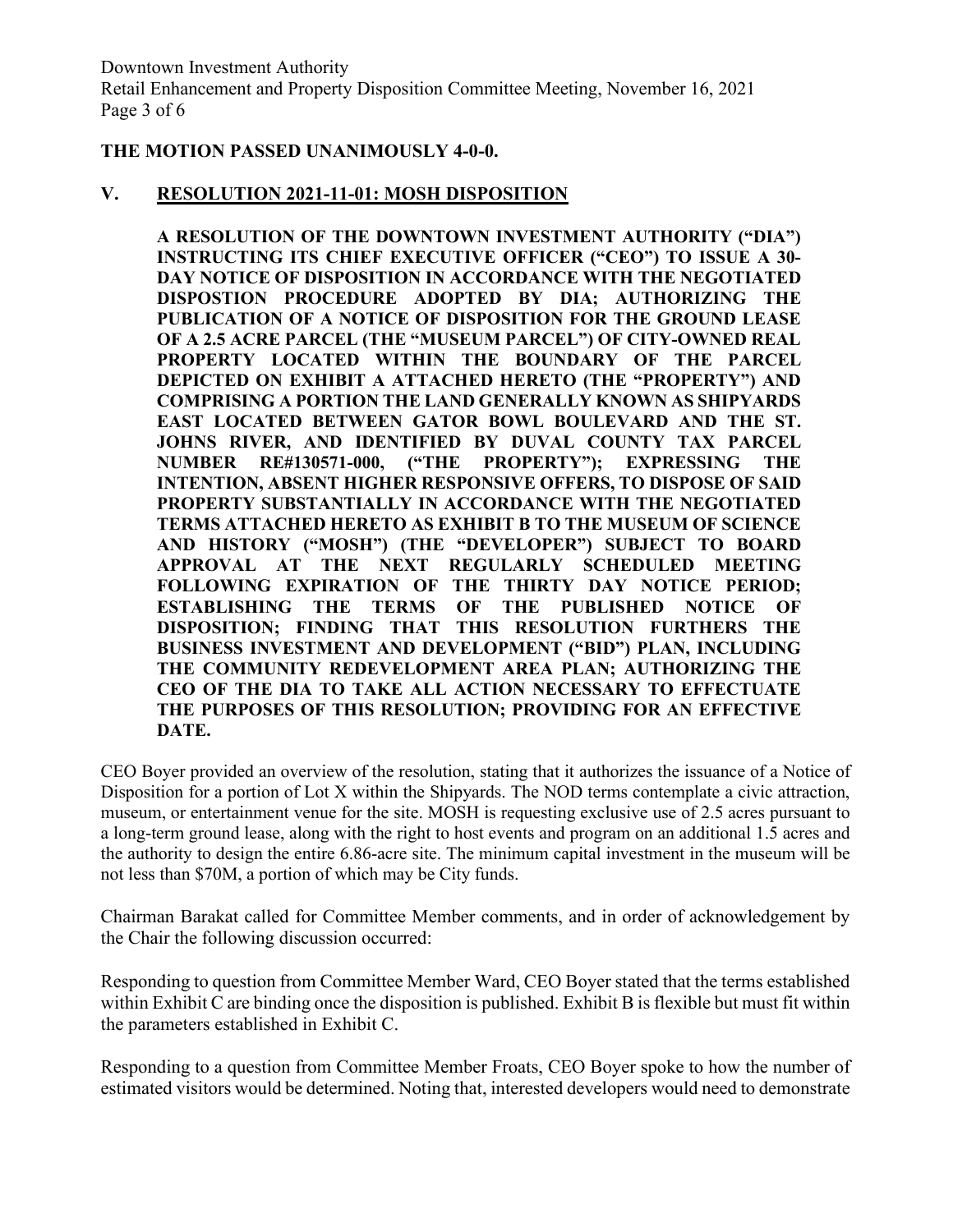Downtown Investment Authority Retail Enhancement and Property Disposition Committee Meeting, November 16, 2021 Page 4 of 6

experience with civic attractions and the number of visitors would be used for evaluation purposes, not as a performance measure.

Responding to a question from Committee Member Worsham, CEO Boyer commented that MOSH would be responsible for designing the Riverwalk portion of the site and confirmed that they would coordinate their site design with existing design standards, park and riverfront studies, resiliency plans, Hogan's Creek designs, etc., to ensure integration.

Board Member Citrano asked if the board can expect to see a preliminary site design in January. CEO Boyer responded "no," current site designs are conceptual, and the board should not expect preliminary site designs to reflect what the actual site will be. CEO Boyer agreed to distribute the old site plan to board members following the meeting.

CEO Boyer urged the board to keep minimum requirements in place to prevent low-magnitude developments from bidding.

Bruce Fafard, CEO of MOSH, spoke to the number of annual visitors MOSH receives and the number of annual visitors they anticipate after relocating. [*MOSH currently has a 5-year average of 160,000 visitors with a peak of 226,000. Their current projections for the new facility show 440,000 annually by year 3*]*.* He also provided a summary of where MOSH is in their design process and what their goals are with the site.

### **The committee agreed to the following:**

- Minimum of 100,000 annual visitors for item 7
- Add "cultural" to item 4
- Keep item 6

Chairman Barakat asked CEO Boyer for further comment regarding the 40-year ground lease. CEO Boyer responded that it is the same length of the ground lease that was agreed upon with Iguana for the Shipyards office building. She also noted that the longer ground leases (e.g., 75-year, 99-year) have caused issue in the past.

Committee Member Ward expressed a desire for waterfront activation, such as a kayak launch, and asked that it be considered by the selected developer.

Committee Member Froats asked who will be responsible for the costs [design and construction] of the remaining property outside of the 2.5-acres. CEO Boyer responded that the City has an existing Capital Improvement Project (CIP) for the space and the budget for that would be used to design and construction. MOSH will assist with the design and programming of the space.

Committee Member Worsham expressed concern for having too much space being utilized by surface parking and referenced the 16-bus parking lot (Exhibit B, *Design*, d.)

Chairman Barakat stated he would like more information on the agreement for the design of the park space as well as the overall site plan development. CEO Boyer spoke to the Cost Disbursement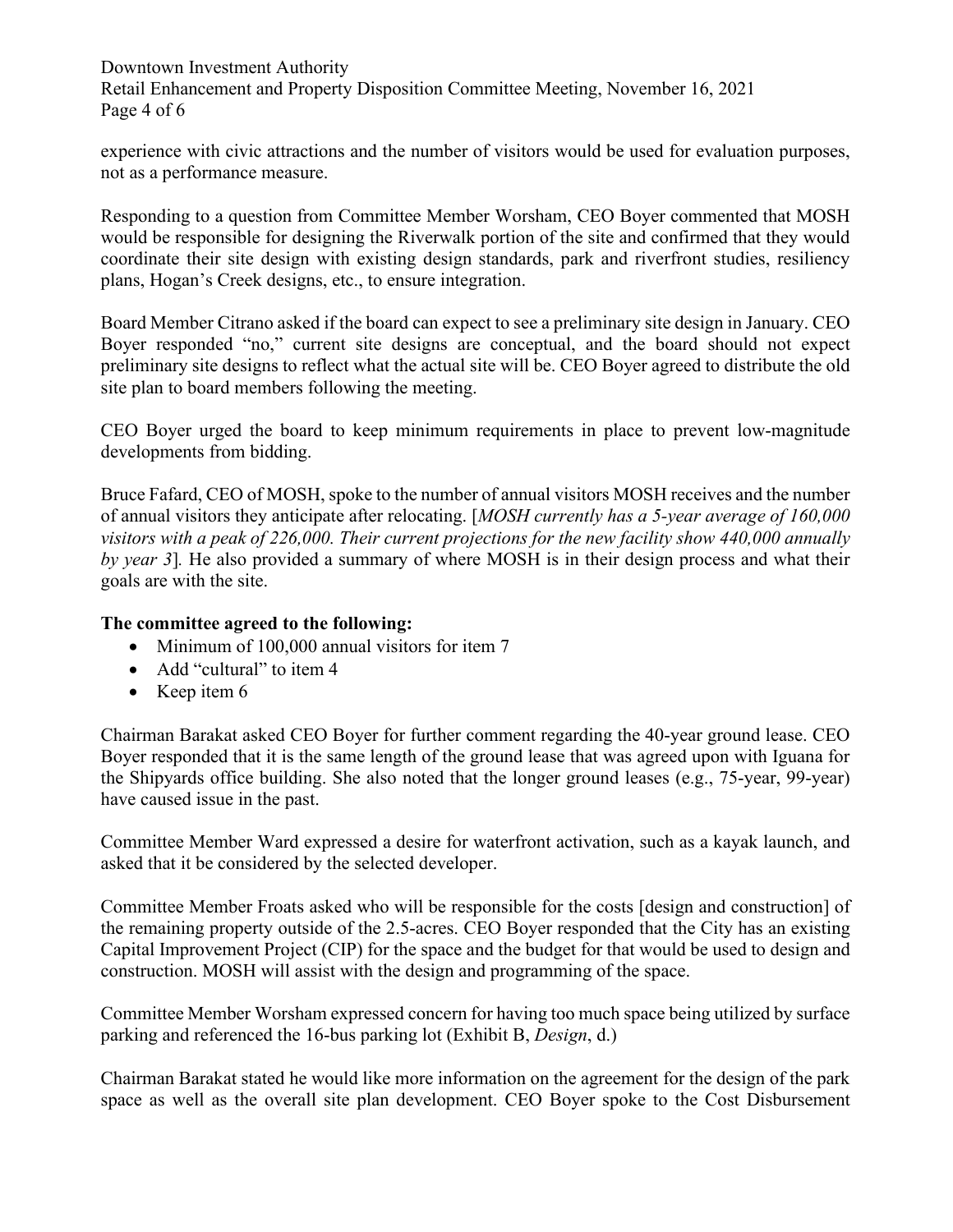Downtown Investment Authority Retail Enhancement and Property Disposition Committee Meeting, November 16, 2021 Page 5 of 6

Agreement, stating that there is a cap of \$500,000 on the cost that the City will reimburse to the developer/design firm for the design of the park project and science themed activity node. The funds will come from the existing CIP. She also commented that MOSH will have an easier time with fundraising efforts once they have a definitive location for the project and that a timeline for the site plans could be built into the terms.

- **Motion**: Committee Member Froats moved to approve Resolution 2021-11-01 as amended
- **Seconded:** Committee Member Ward seconded the motion

**Vote: Aye: 4 Nay: 0 Abstain: 0**

#### **THE MOTION PASSED UNANIMOUSLY 4-0-0.**

#### **VI. RESOLUTION 2021-11-04: DVI DUVAL GARAGE RETAIL LEASE DISPOSITION**

**A RESOLUTION OF THE DOWNTOWN INVESTMENT AUTHORITY ("DIA") INSTRUCTING ITS CHIEF EXECUTIVE OFFICER ("CEO") TO ISSUE A 30- DAY NOTICE OF DISPOSITION IN ACCORDANCE WITH THE NEGOTIATED DISPOSTION PROCEDURE ADOPTED BY DIA; AUTHORIZING THE PUBLICATION OF A NOTICE OF DISPOSITION FOR THE LEASE OF APPOXIMATELY 20,660 SQUARE FEET OF FIRST FLOOR RETAIL, STORAGE AND LOADING SPACE WTHIN THE DUVAL STREET PARKING GARAGE (THE "LEASED PREMISES") MORE SPECIFICALLY DEPICTED ON EXHIBIT A ATTACHED HERETO AND COMPRISING A PORTION OF DUVAL COUNTY TAX PARCEL NUMBER RE# 073716 0000, ("THE PROPERTY"; EXPRESSING THE INTENTION TO LEASE SAID PROPERTY IN ACCORDANCE WITH THE NEGOTIATED TERMS TO DOWNTOWN VISION ,INC. ("DVI") (THE "TENANT") UPON EXPIRATION OF THE THIRTY DAY NOTICE PERIOD ABSENT HIGHER RESPONSIVE OFFERS; APPROVING THE TERMS AND CONDITIONS OF SAID DISPOSITION INCLUDED AS EXHIBIT 'B'; AUTHORIZING THE DISPOSITION OF THE PROPERTY AND ITS BUILDOUT ON THE TERMS SET FORTH ON EXHIBIT B IF NO ALTERNATIVE RESPONSIVE OFFER IS RECEIVED; FINDING THAT THIS RESOLUTION FURTHERS THE BUSINESS INVESTMENT AND DEVELOPMENT ("BID") PLAN, INCLUDING THE COMMUNITY REDEVELOPMENT AREA PLAN; AUTHORIZING THE CEO OF THE DIA TO NEGOTIATE A LEASE, DISBURSEMENT AGREEMENT AND IF APPROPRIATE A REDEVELOPMENT AGREEMENT AND ASSOCIATED DOCUMENTS; AUTHORIZING THE CEO TO INITIATE THE FILING OF LEGISLATION WITH THE CITY COUNCIL AS MAY BE REQUIRED; AUTHORIZING THE CEO OF THE DIA TO TAKE ALL ACTION NECESSARY TO EFFECTUATE THE PURPOSES OF THIS RESOLUTION, INCLUDING THE EXECUTION OF A REDEVELOPMENT AGREEMENT, LEASE, DISBURSEMENT AGREEMENT OR FUNCTIONAL EQUIVALENTS; PROVIDING FOR AN EFFECTIVE DATE.**